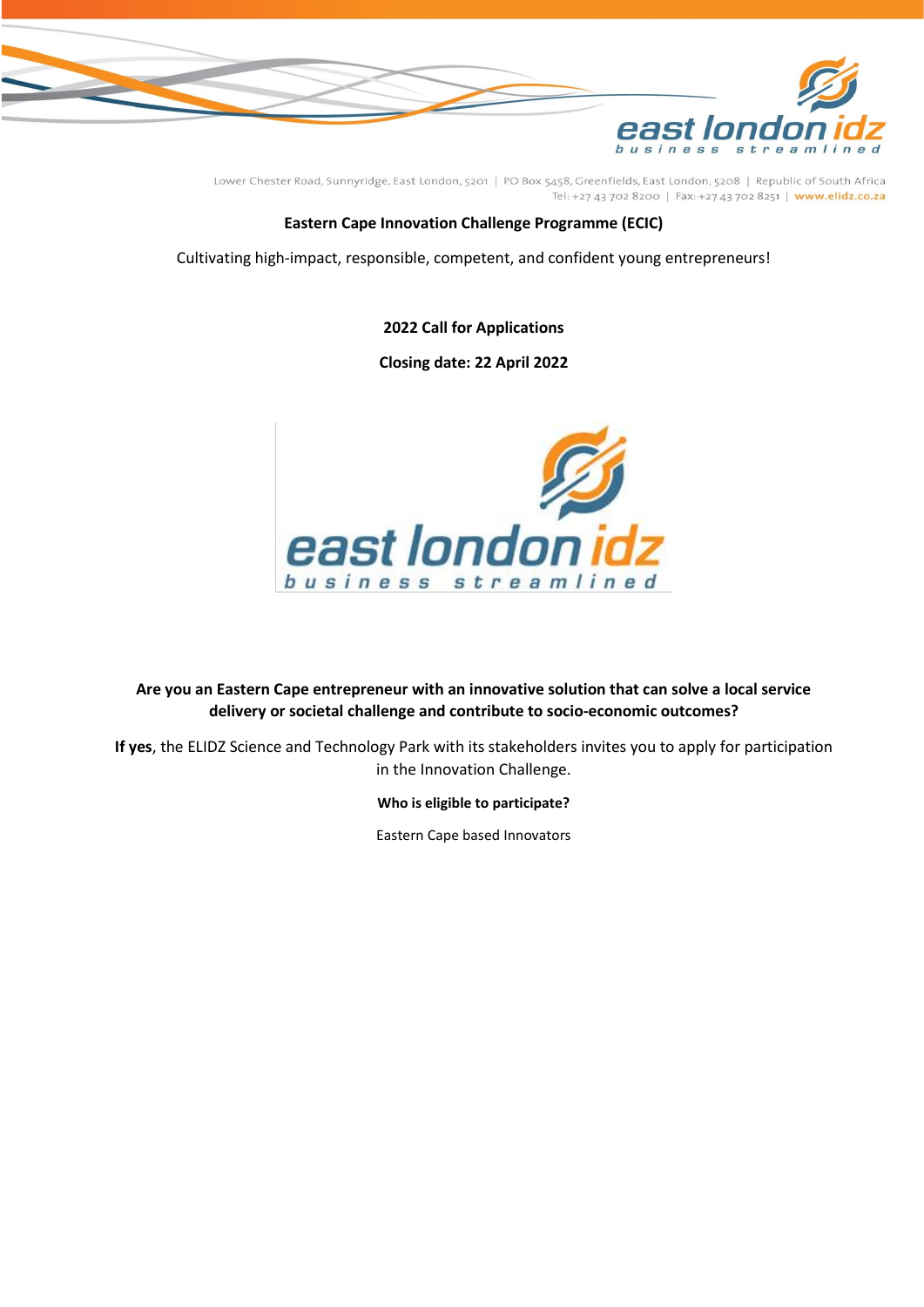

### **Important Information to Note**

- The idea/concept/product must be innovative and targeted at addressing a Service Delivery or societal challenge.
- An idea is considered innovative if it is new and has not been implemented before to solve the identified challenge or is an improvement over existing solutions wherein the improvement provides a significant benefit to the target audience or market.
- Service delivery in South Africa remains a major challenge for municipalities. With a lack of infrastructure, resources and maintenance, they are unable to provide the community with quality service delivery during rapid transformation. Eventually, the lack of municipal infrastructure is halting progress in some areas.

[https://www.dbsa.org/article/impact-municipal-infrastructure-basic-service-delivery-south](https://www.dbsa.org/article/impact-municipal-infrastructure-basic-service-delivery-south-africa#:~:text=Service%20delivery%20in%20South%20Africa%20remains%20a%20big%20challenge%20for,halts%20progress%20in%20other%20areas)[africa#:~:text=Service%20delivery%20in%20South%20Africa%20remains%20a%20big%20challenge%](https://www.dbsa.org/article/impact-municipal-infrastructure-basic-service-delivery-south-africa#:~:text=Service%20delivery%20in%20South%20Africa%20remains%20a%20big%20challenge%20for,halts%20progress%20in%20other%20areas) [20for,halts%20progress%20in%20other%20areas.](https://www.dbsa.org/article/impact-municipal-infrastructure-basic-service-delivery-south-africa#:~:text=Service%20delivery%20in%20South%20Africa%20remains%20a%20big%20challenge%20for,halts%20progress%20in%20other%20areas)

• The challenges of society in this context refer to the problems that our society is struggling to solve. The societal challenges include issues such as poverty, food security, access to health care, slower economic growth, unemployment, access to affordable energy sources or affordable water, etc. [HTTP://WWW.STATSSA.GOV.ZA/MDG/SDGS\\_COUNTRY\\_REPORT\\_2019\\_SOUTH\\_AFRICA.PDF](http://www.statssa.gov.za/MDG/SDGS_COUNTRY_REPORT_2019_SOUTH_AFRICA.PDF)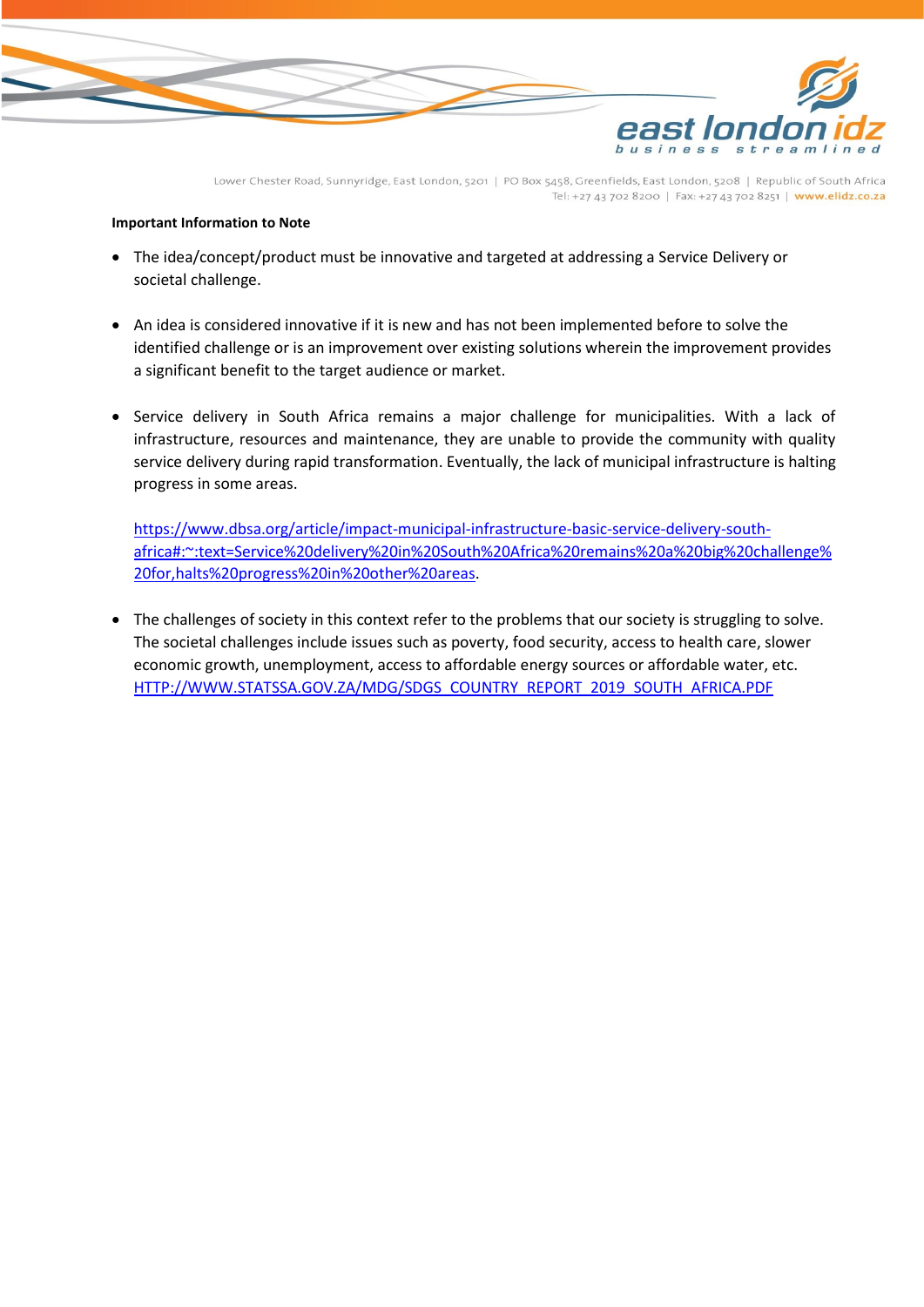

## **Participation and Assessment Process**

To ensure participation, applicants will be required to follow the process below:

Submit Application Form **All Accord Pre-selection <b>Container** Virtual BootCamp Ignite Final Application **Final Pitch** 



| Problem definition (20%):      | The extent to which the challenge being resolved has been clearly       |
|--------------------------------|-------------------------------------------------------------------------|
|                                | identified ad defined.                                                  |
| Innovativeness of the          | The extent to which the solution is new or is a significant improvement |
| proposed solution (50%):       | over existing solution.                                                 |
| Feasibility of the proposed    | the extent to which the proposed solution is feasible having regard to  |
| solution $(20%)$ :             | the technical aspects of the project, timelines, team, partnerships,    |
|                                | financial resources, etc.                                               |
| <b>Potential Impact of the</b> | The extent to which the proposed solution will impact positively on the |
| proposed solution (10%):       | identified challenge.                                                   |

#### **ASSESSMENT CRITERIA FOR PRESELECTION STAGE**

### **ASSESSMENT CRITERIA FOR SHORTLISTING AND FINAL PITCH STAGES**

| Problem definition (5%):       | The extent to which the applicant has a clear    |
|--------------------------------|--------------------------------------------------|
|                                | understanding of the challenge identified.       |
| Customer/user definition (5%): | The extent to which the applicant has identified |
|                                | the appropriate customers and users. The extent  |
|                                | to which the applicant has undertaken customer   |
|                                | discovery.                                       |
| Innovation (35%):              | The extent to which the proposed solution is     |
|                                | innovative and differs from existing solutions.  |